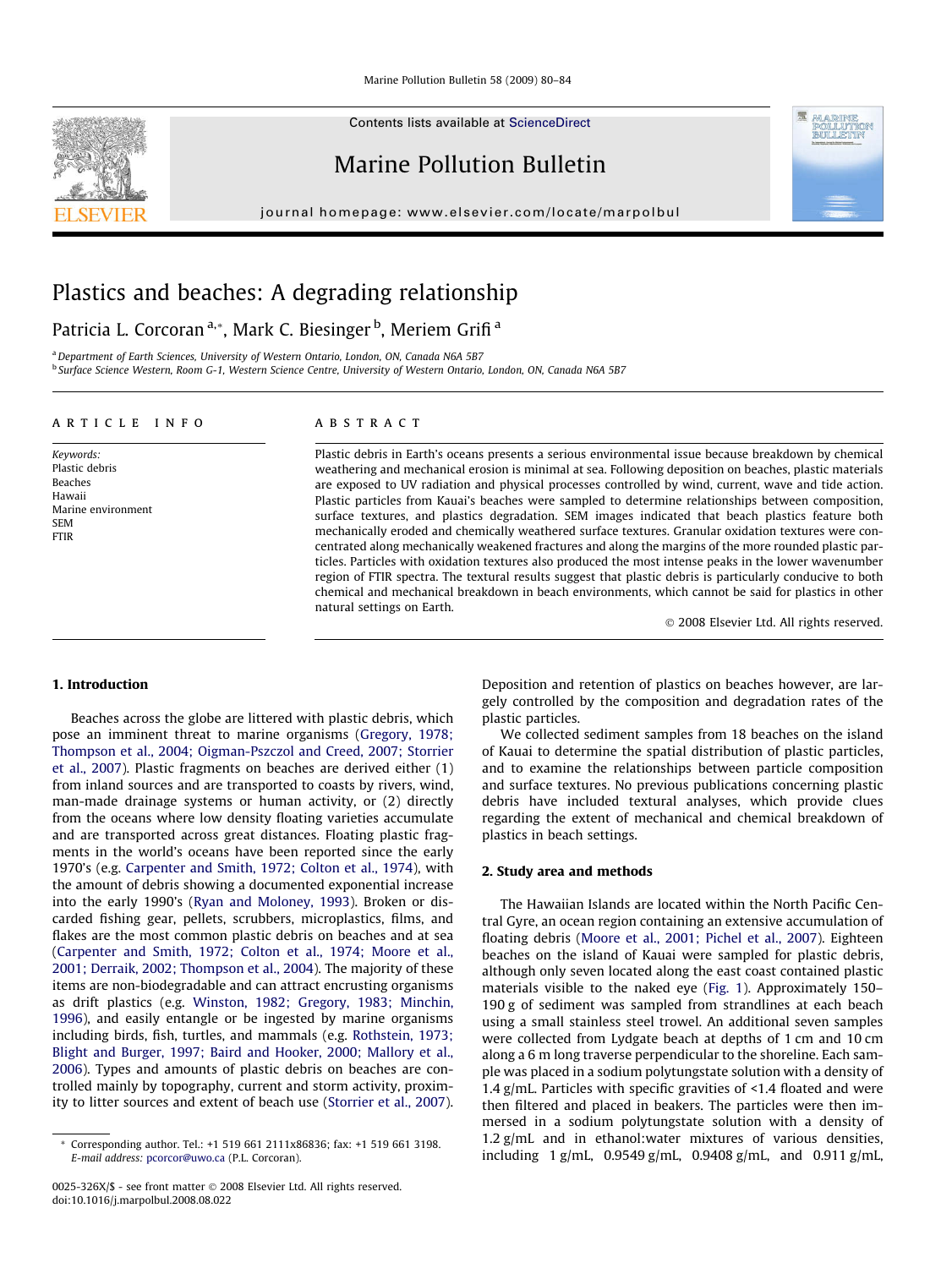<span id="page-1-0"></span>

Corcoran et al.

Fig. 1. Sediment sample locations on Kauai, Hawaiian Islands. Open circles represent locations where >1 mm size plastic particles were visible macro- and microscopically. Closed circles indicate beaches containing no mm-size plastic debris following microscopic examination. Beaches: An, Anahola; Ke, Kealia; Kap, Kapaa; Ly, Lydgate; Han, Hanamaulu; Naw, Nawiliwili; Sh, Shipwreck; Po, Poipu; Gl, Glass (Port Allen); Sa, Salt Pond; Luc, Lucy Wright; Kek, Kekaha; Pol, Polihale; Ha, Haena; Lu, Lumahai; Wa, Waioli; Bl, Black Pot; Ka, Kalihiwai Bay.

which helped determine plastic types. Nineteen plastic particles were examined using a Nikon SMZ-1500 stereo microscope. Surface textures were examined and digitally captured using a Hitachi S-4500 field emission scanning electron microscope (FESEM) using a 15 kV electron accelerating voltage and a  $30^{\circ}$  sample tilt. Plastic samples were given a light conductive coating of gold prior to analysis to prevent sample charging. Fourier transform infrared spectroscopic (FTIR) analyses were carried out using a Bruker IFS55 FTIR equipped with a microscopic stage attachment. Plastics were analyzed either using thin slices mounted in a diamond compression cell (bulk analysis) or using a micro attenuated total reflection (mirco-ATR) attachment (surface oxidation analysis).

#### 3. Textural and compositional results

The plastic particles examined ranged in size from 0.8 to 6.5 mm and were predominantly flakes of larger items, but minor spherical industrial pellets were also identified. The flakes were of various shapes and colours with angular to rounded edges (roundness scale according to [Powers, 1953](#page-4-0)). Surface textures were similar to those typical of sand grains and included pits, conchoidal fractures, linear fractures, adhering particles, subparallel ridges, and grooves ([Table 1](#page-2-0); [Fig. 2\)](#page-2-0). The majority of angular to subangular particles contained conchoidal fractures, whereas linear fractures and adhering particles were more common with increasing grain roundness. Particles with linear fractures were generally more oxidized than those with smooth surfaces, pits and conchoidal fractures, as indicated by granular textures in SEM [\(Fig. 3A](#page-3-0) and B). Particle edges parallel to linear fractures were also preferentially oxidized [\(Fig. 3B](#page-3-0)).

Dense liquid separation revealed that no sediment samples collected from below the surface of Lydgate beach contained plastic particles. All plastics sampled from strandlines were composed of polyethylene, except for one polypropylene flake ([Table 1\)](#page-2-0). FTIR analysis of 17 samples produced spectra typical of polyethylene with peaks around 2919, 2851, 1473, and 719 wavenumbers ([Fig. 3](#page-3-0)C). The polypropylene particle produced five distinct peaks between 2723 and 2950 wavenumbers, and numerous peaks in the lower wavenumber region between 1453 and 809, similar to standard spectra for polypropylene. Surface oxidation was indicated by more intense absorption peaks for oxidized species in their FTIR spectra [\(Fig. 3C](#page-3-0)).

#### 4. Discussion

Macro- and microscopic beach plastics on Kauai could be primarily derived from inland sources, but their distribution appears to be spatially constrained to the east coast (Fig. 1). Although beaches along the north and south coasts are heavily populated, they do not contain abundant plastic litter. Concentration of debris along the east coast may be a consequence of the clockwise rotating ocean currents in the North Central Pacific Gyre and those travelling around the island. As floating debris approaches the northeast coast, longshore currents trap and transport the material parallel to shore, depositing it in a zigzag fashion. This process, combined with flood tides, results in deposition of plastic debris along high water marks (strandlines).

Based on our results, mechanical erosion processes were responsible for most of the surface textures on the Kauai beach plastics. Subangular to subrounded particles, conchoidal and linear fractures, and subparallel ridges were created during particle-particle impacts and saltation, whereas grooves developed from sand grains dragging across plastic surfaces. Adhering clay particles, which may have been derived from chemical weathering of beach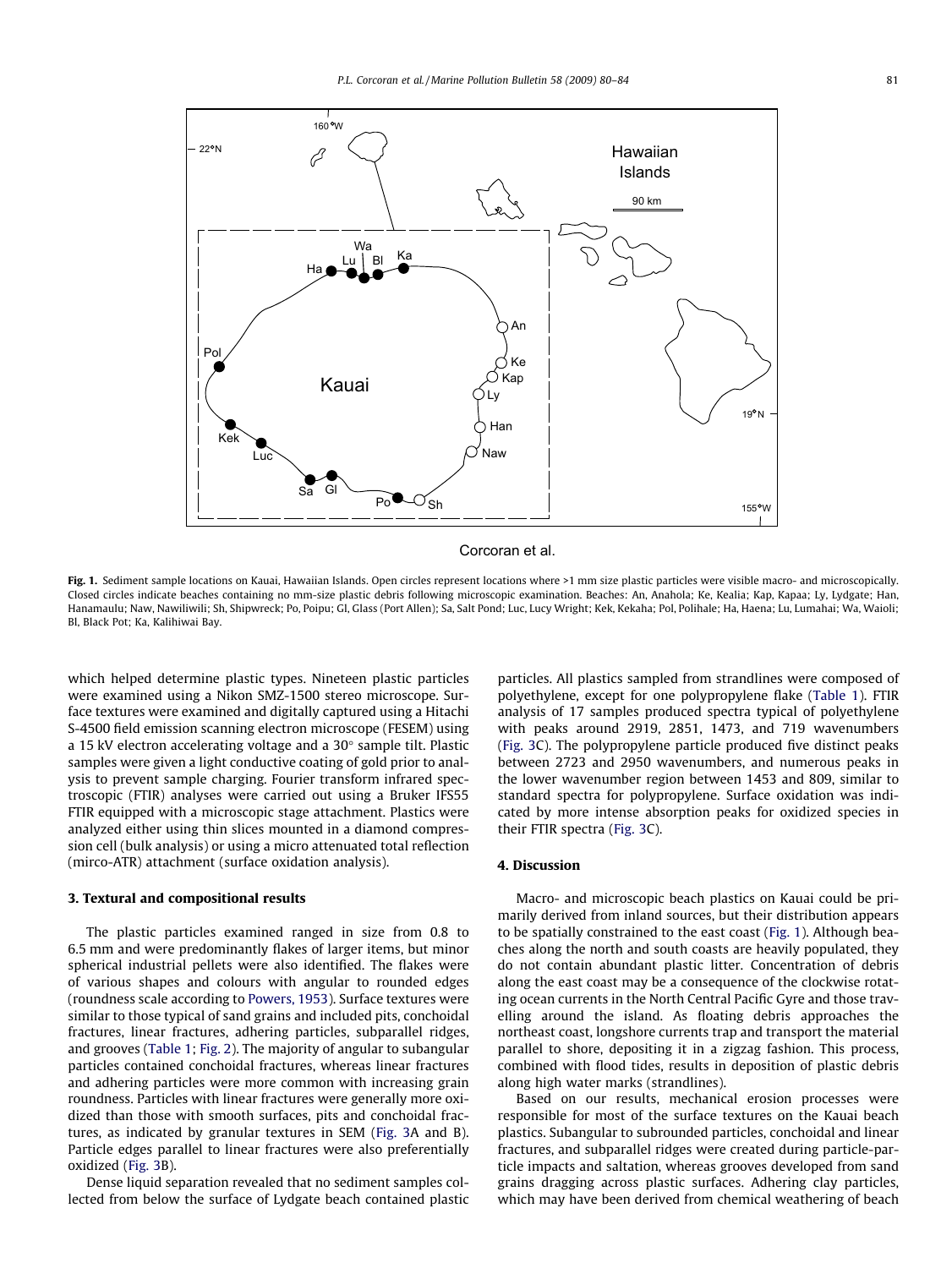<span id="page-2-0"></span>Table 1

| Particle    | Composition | Size (mm) | Roundness        | Surface textures                                         | Oxidation (SEM) |
|-------------|-------------|-----------|------------------|----------------------------------------------------------|-----------------|
| LP91A       | PP          | 1.38      | Rounded          | Adhering particles, conchoidal fractures                 | High            |
| KPP91A      | PE          | 6.50      | Subrounded       | ND.                                                      | <b>ND</b>       |
| KPP94A      | PE          | 2.25      | Subangular       | Adhering particles, subparallel ridges                   | Low             |
| KPP1A       | PE          | 3.75      | Subrounded       | N <sub>D</sub>                                           | <b>ND</b>       |
| KPP1B       | PE          | 2.00      | Rounded          | Linear fractures, grooves                                | High            |
| KPP1C       | PE          | 2.25      | Subangular       | Conchoidal fractures                                     | Low             |
| KPP1D       | PE          | 2.63      | Rounded (pellet) | Adhering particles, linear fractures, pits               | Low             |
| KPP1E       | PE          | 2.38      | Subangular       | Subparallel linear fractures, pits, conchoidal fractures | High            |
| KPP1F       | PE          | 1.88      | Angular          | <b>ND</b>                                                | ND              |
| HA1A        | PE          | 3.00      | Angular          | Pits                                                     | Low             |
| HA1B        | PE          | 0.80      | Angular          | <b>ND</b>                                                | <b>ND</b>       |
| LP95A       | PE          | 3.20      | Angular          | Pits                                                     | Low             |
| LP95B       | PE          | 5.00      | Angular          | Conchoidal fractures                                     | Low             |
| LP95C       | PE          | 3.25      | Rounded (pellet) | <b>Pits</b>                                              | Low             |
| LP95D       | PE.         | 4.38      | Subangular       | Linear, irregular and conchoidal fractures               | High            |
| LP95E       | PE          | 3.88      | Subrounded       | Adhering particles, linear fractures, pits               | Medium          |
| LP95F       | PE          | 3.00      | Angular          | Subparallel ridges                                       | Low             |
| $L$ P $95G$ | PE          | 3.25      | Rounded          | <b>Pits</b>                                              | Low             |
| LP95H       | PE          | 2.50      | Subrounded       | <b>ND</b>                                                | <b>ND</b>       |

Roundness refers to the shape of the particle edges, which depends on the amount of mechanical weathering (abrasion) that has occurred. Oxidation, in this table is based on the amount of granular textures visible in SEM. ND, no data; PP, polypropylene; PE, polyethylene.

sand, accumulated on plastic fragments during saltation along the beach. Pits identified on almost half of the plastic samples (Table 1) indicate that some degree of dissolution (chemical weathering) occurred either while the particles were floating at sea or while resting on the beach. Degradation of plastic particles is more apt to occur on land than in the oceans where exposure to UV radiation and mechanical erosion is minimal [\(Gregory and Andrady, 2003\)](#page-3-0). Subangular to rounded flakes dominated by linear fractures and adhering particles were preferentially oxidized compared with

Textural characteristics of sampled plastics from beaches of Kauai

more angular varieties containing conchoidal fractures. The latter particles represent plastics with lower beach residence times than the mechanically rounded flakes. The tendency for linear fractures and particle edges to contain oxidation products indicates that fractures created by mechanical erosion were favourable loci for chemical weathering processes. Oxidation from exposure to solar UV radiation increased plastic degradation, and with additional abrasion, resulted in breakages along fractures, eventually leading to plastic embrittlement.



Fig. 2. Examples of surface textures on sampled plastic particles. (A) Pitted surface on rounded sample LP95G. (B) Adhering particles and pits on angular sample LP95A. (C) Groove in rounded, highly oxidized sample KPP1B. (D) Linear fractures in subangular sample KPP1E.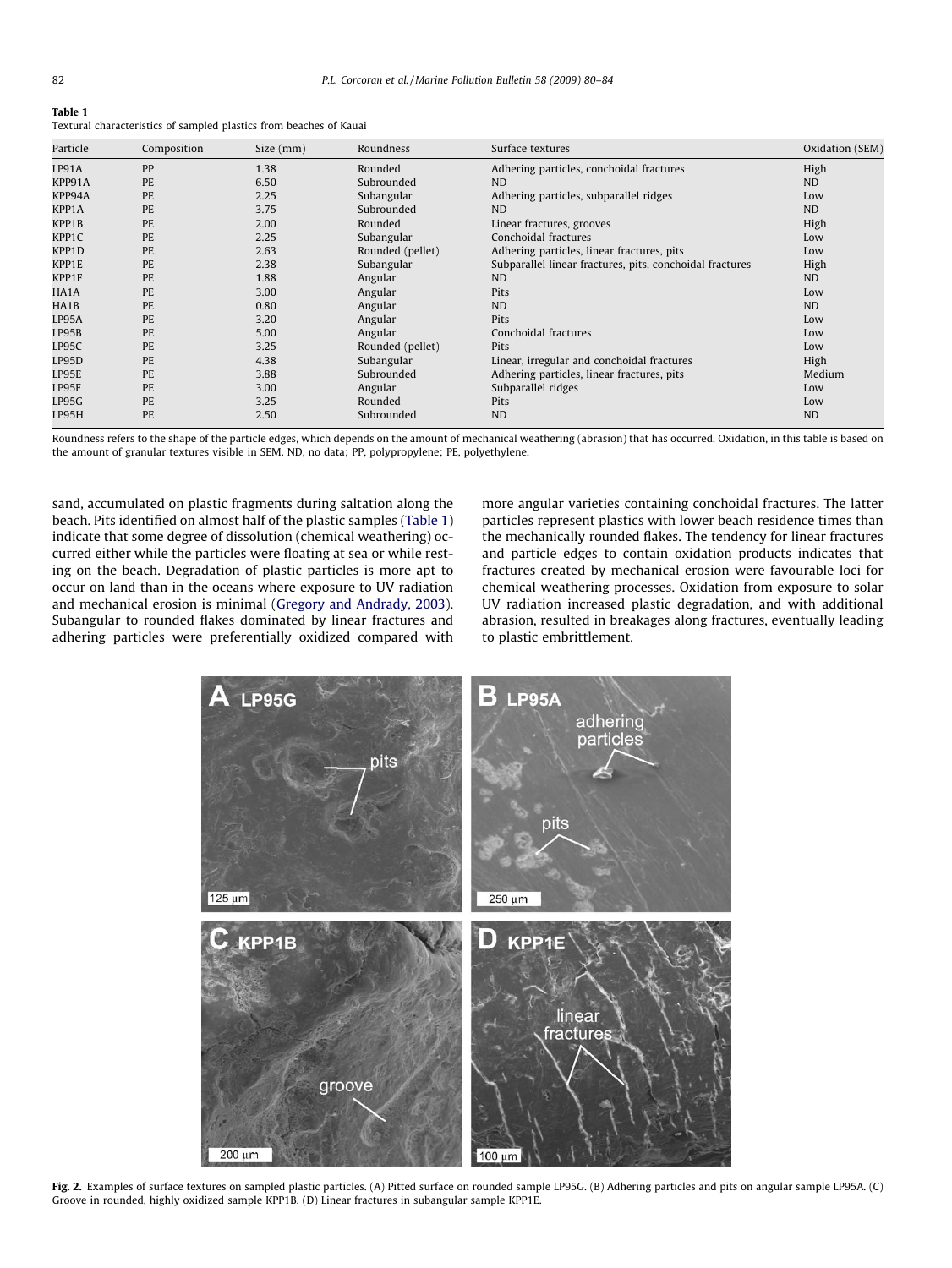<span id="page-3-0"></span>

Fig. 3. Evidence of chemical weathering of sampled plastic particles. (A) Granular texture caused by oxidation (Ox) of plastic particle KPP1B. Note how oxidation follows fractures that were formed by earlier mechanical processes. (B) Plastic particle LP95D with oxidized fractures and highly oxidized particle margins. Note the sharp particle margin in the lower left corner of the photograph, which is parallel to the predominant fracture pattern. (C) FTIR spectra from three plastic particles sampled. LP95C is an industrial pellet with low surface oxidation, as indicated by minimal peaks in the lower wavenumber region of the spectrum. Particle KPP1B shows some degree of oxidation, indicated by increased peaks in the lower wavenumber region. Particle LP95D is the most oxidized, as illustrated by the highest peaks in the lower wavenumber spectrum and the broad peak around wavenumber 3300, consistent with the presence of hydroxyl functionality.

Our preliminary results show that beaches represent excellent depositional settings for the diminution of plastic debris, as few other natural environments combine high enough degrees of both chemical and mechanical weathering. In beach environments, chemically and mechanically labile minerals, such as feldspars and clays, are easily broken down and washed out to sea. Unfortunately, plastics do not degrade rapidly through mineralization, and may remain in microscopic form indefinitely. Combining textural evaluations with compositional analyses is significant in unravelling the process of plastics degradation in beach settings, as plastic material is continually being supplied to the world's coastlines ([Williams and Tudor, 2001](#page-4-0)). Additional studies incorporating detailed textural analyses of plastics could provide crucial clues concerning the behaviour of polymers under various natural weathering conditions and environments.

#### Acknowledgements

We would like to thank Rebecca Jacklin and Alexandre Aubin for help with analyses. This study was supported by a University of Western Ontario ADF grant.

#### References

- Baird, R.W., Hooker, S.K., 2000. Ingestion of plastic and unusual prey by a juvenile harbour porpoise. Marine Pollution Bulletin 40, 719–720.
- Blight, L.K., Burger, A.E., 1997. Occurrence of plastic particles in seabirds from the eastern North Pacific. Marine Pollution Bulletin 35, 323–325. Carpenter, E.J., Smith, K.L., 1972. Plastics on the Sargasso sea surface. Science 175,
- 1240–1241.
- Colton, J.B., Knapp, F.D., Burns, B.R., 1974. Plastic particles in surface waters of the northwestern Atlantic. Science 185, 491–497.
- Derraik, J.G.B., 2002. The pollution of the marine environment by plastic debris: a review. Marine Pollution Bulletin 44, 842–852.
- Gregory, M.R., 1978. Accumulation and distribution of virgin plastic granules on New Zealand beaches. New Zealand Journal of Marine and Freshwater Research 12, 399–414.
- Gregory, M.R., 1983. Virgin plastic granules on some beaches of Eastern Canada and Bermuda. Marine Environmental Research 10, 73–92.
- Gregory, M.R., Andrady, A.L., 2003. Plastics in the marine environment. In: Andrady, A.L. (Ed.), Plastics and the Environment. John Wiley & Sons, Inc., New Jersey, pp. 379–401.
- Mallory, M.L., Robertson, G.J., Moenting, A., 2006. Marine plastic debris in northern fulmars from Davis Strait, Nunavut, Canada. Marine Pollution Bulletin 52, 813– 815.
- Minchin, D., 1996. Tar pellets and plastics as attachment surfaces for Lepadid cirripedes in the North Atlantic Ocean. Marine Pollution Bulletin 32, 855– 859.